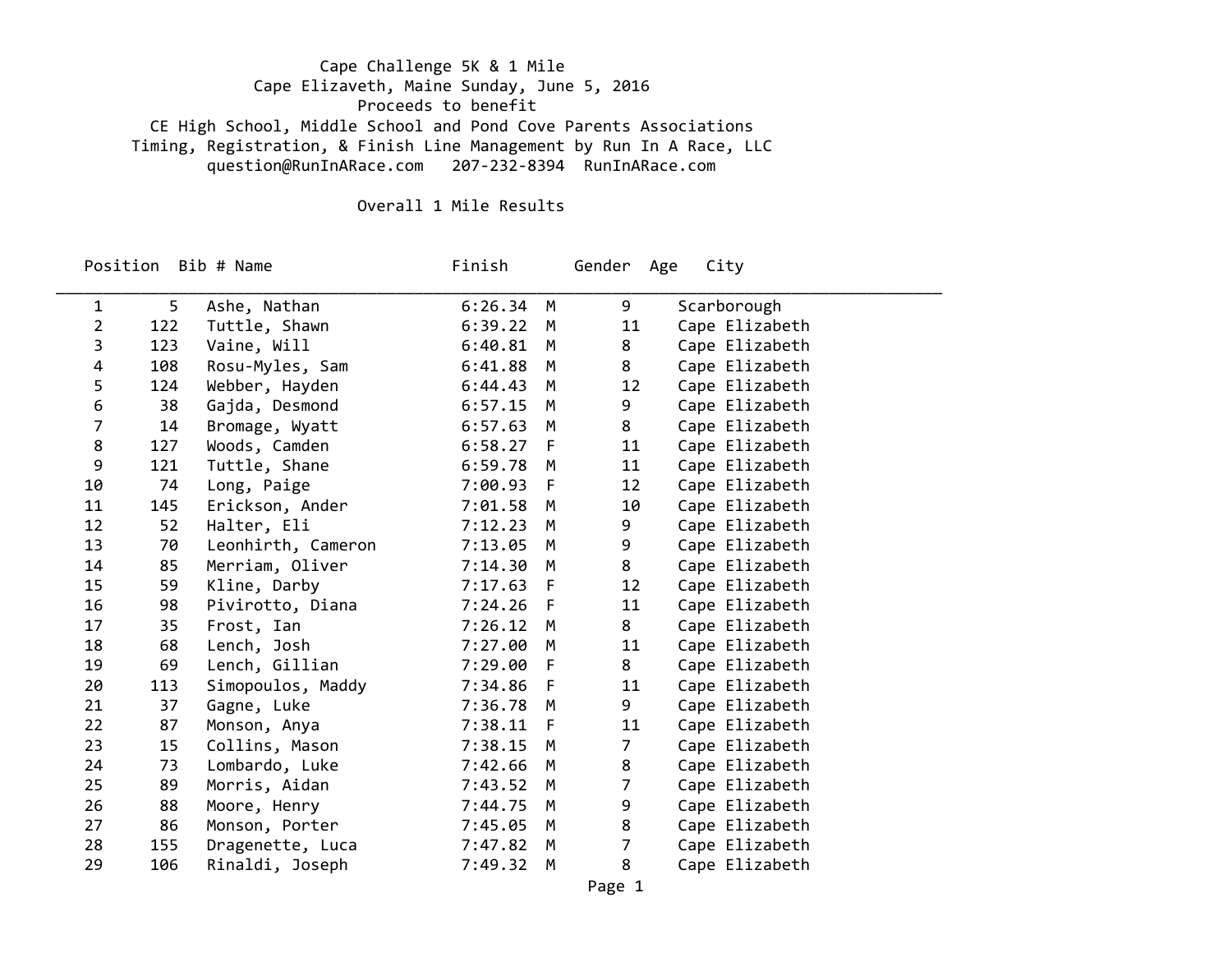| 30 | 21               | Curtis, Jane       | 7:49.70 | F | 9              | Scarborough    |
|----|------------------|--------------------|---------|---|----------------|----------------|
| 31 | 232              | Charlebois, Bowen  | 7:55.46 | M | 12             | Cape Elizabeth |
| 32 | 208              | Ashe, Robby        | 7:55.71 | М | 12             | Scarborough    |
| 33 | 80               | McAuliffe, Ben     | 8:01.87 | М | $\overline{7}$ | Cape Elizabeth |
| 34 | 66               | Lee, Patrick       | 8:03.55 | М | 10             | Cape Elizabeth |
| 35 | $\boldsymbol{6}$ | Berman, Lucy       | 8:07.18 | F | 10             | Cape Elizabeth |
| 36 | 10               | Brame, Trevor      | 8:09.94 | М | 8              | Cape Elizabeth |
| 37 | 39               | Gaudrault, Claire  | 8:10.12 | F | 7              | Cape Elizabeth |
| 38 | 62               | Kuhrt, Heiki       | 8:14.19 | M | 11             | Cape Elizabeth |
| 39 | 142              | Chang, Jonah       | 8:17.59 | М | $\overline{7}$ | Cape Elizabeth |
| 40 | 146              | Merlim, Macus      | 8:18.67 | M | 6              | Cape Elizabeth |
| 41 | 11               | Brennan, Kayla     | 8:21.02 | F | 8              | Cape Elizabeth |
| 42 | 57               | Hetrick, Kate      | 8:27.08 | F | 8              | Cape Elizabeth |
| 43 | 115              | Sparks, Josiah     | 8:30.80 | М | 9              | Cape Elizabeth |
| 44 | 67               | Leen, Michael      | 8:31.43 | М | $\overline{7}$ | Cape Elizabeth |
| 45 | 308              | Johnoso, Hadley    | 8:34.70 | F | 9              | Cape Elizabeth |
| 46 | 94               | Perruzi, Andrew    | 8:35.46 | M | 10             | Cape Elizabeth |
| 47 | 131              | Cochran, Georgia   | 8:36.24 | F | 10             | Cape Elizabeth |
| 48 | 130              | DeGeorge, Alice    | 8:37.62 | F | 5              | Cape Elizabeth |
| 49 | 36               | Frost, Mia         | 8:39.89 | F | 10             | Cape Elizabeth |
| 50 | 95               | Phelan, Ella       | 8:41.01 | F | 8              | Cape Elizabeth |
| 51 | 58               | Kelley, Lochlan    | 8:42.38 | M | $\overline{7}$ | Cape Elizabeth |
| 52 | 71               | Leopold, Alexandra | 8:50.44 | F | 6              | Cape Elizabeth |
| 53 | 90               | Mosher, Tate       | 8:51.69 | M | 10             | Cape Elizabeth |
| 54 | 147              | Callahan, Grace    | 8:53.20 | F | 9              | Cape Elizabeth |
| 55 | 7                | Berman, Maddie     | 8:53.22 | F | 7              | Cape Elizabeth |
| 56 | 141              | Gutner, Brody      | 8:53.63 | М | 6              | Cape Elizabeth |
| 57 | 41               | Ginn, Dylan        | 8:57.69 | М | $\overline{7}$ | Cape Elizabeth |
| 58 | 18               | Craig, Farley      | 8:58.87 | M | 6              | Cape Elizabeth |
| 59 | 19               | Craig, Matt        | 9:01.10 | М | 45             | Cape Elizabeth |
| 60 | 136              | Noonan, Tobias     | 9:01.69 | M | 8              | Cape Elizabeth |
| 61 | 51               | Halter, Emma       | 9:03.51 | F | 10             | Cape Elizabeth |
| 62 | 200              | Noa Tamir, Honor   | 9:05.05 | M | 6              | Cape Elizabeth |
| 63 | 82               | McGrath, Keane     | 9:11.67 | М | 6              | Cape Elizabeth |
| 64 | 33               | Fredericks, Scotty | 9:11.84 | M | 6              | Cape Elizabeth |
| 65 | 99               | Pivirotto, Arthur  | 9:12.17 | М | 9              | Cape Elizabeth |
| 66 | 119              | Turner, Sam        | 9:13.25 | М | 5              | Cape Elizabeth |
| 67 | 47               | Gray, Tommy        | 9:15.66 | M | 11             | Cape Elizabeth |
| 68 | 100              | Pollick, Isabelle  | 9:16.62 | F | 8              | Cape Elizabeth |
| 69 | 9                | Brame, Nathan      | 9:17.48 | М | 12             | Cape Elizabeth |
| 70 | 105              | Reynolds, Kip      | 9:18.92 | М | 6              | Cape Elizabeth |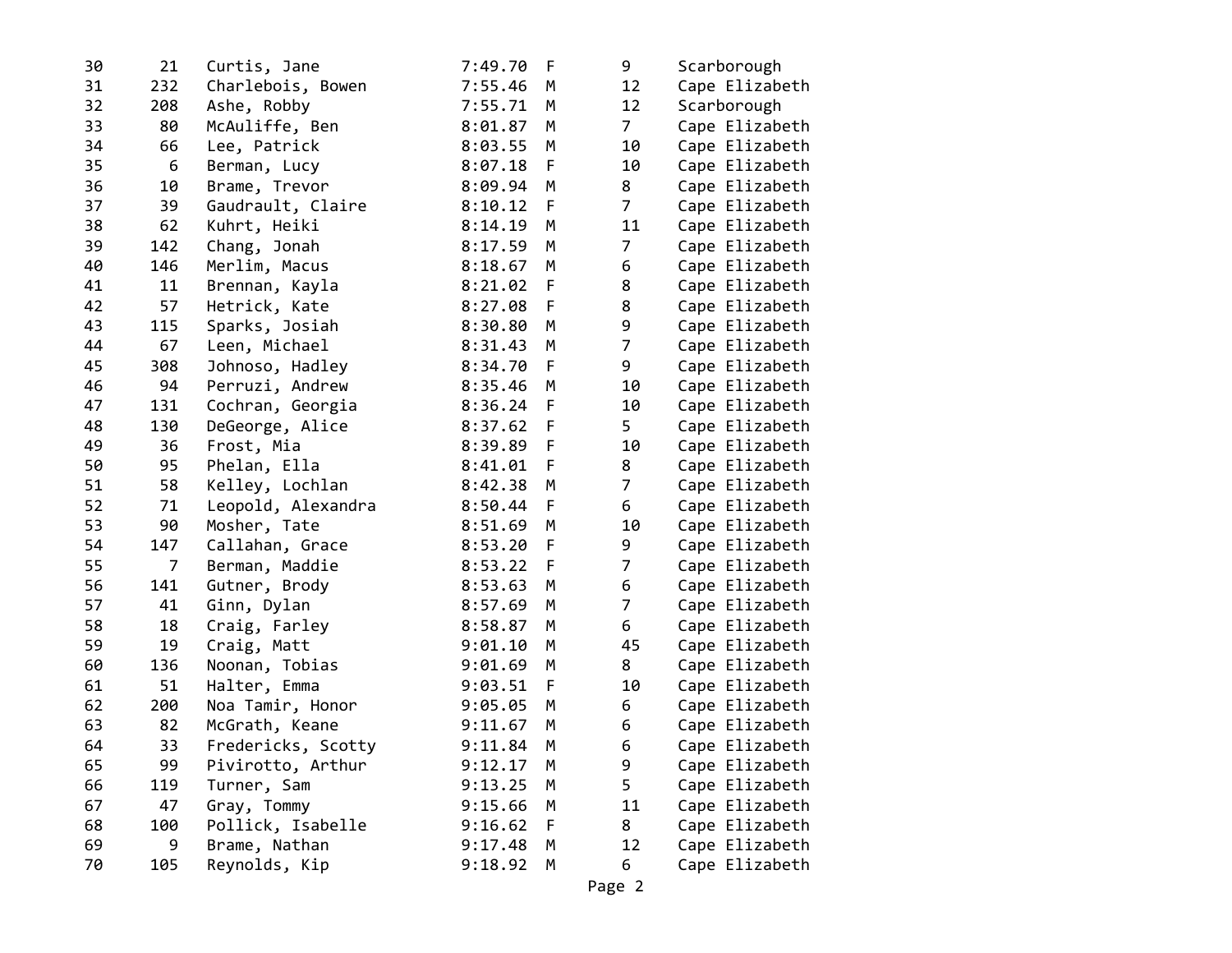| 71  | 111 | Scifres, Declan      | 9:22.21  | M  | 9              | Cape Elizabeth |
|-----|-----|----------------------|----------|----|----------------|----------------|
| 72  | 103 | Reeves, Alex         | 9:23.88  | М  | 6              | Cape Elizabeth |
| 73  | 22  | Dawes, Maisyn        | 9:25.54  | F  | 6              | Cape Elizabeth |
| 74  | 140 | Gutner, Lila         | 9:26.08  | F  | 6              | Cape Elizabeth |
| 75  | 129 | DeBruyn, Hayden      | 9:28.85  | M  | 6              | Cape Elizabeth |
| 76  | 112 | Scifres, Abigail     | 9:31.18  | F  | 12             | Cape Elizabeth |
| 77  | 27  | Faulkner, August     | 9:31.24  | M  | 8              | Cape Elizabeth |
| 78  | 79  | Mallory, Alexa       | 9:32.12  | F  | 5              | Cape Elizabeth |
| 79  | 96  | Pidhajecky, Sophie   | 9:40.55  | F  | $\overline{7}$ | Cape Elizabeth |
| 80  | 4   | Anderson, Sophia     | 9:44.63  | F  | 9              | Cape Elizabeth |
| 81  | 17  | Connolly, Ian        | 9:46.07  | M  | 8              | Cape Elizabeth |
| 82  | 65  | Lee, Caitlin         | 9:46.74  | F  | 8              | Cape Elizabeth |
| 83  | 125 | Welton, Zeb          | 9:51.24  | М  | 10             | Cape Elizabeth |
| 84  | 109 | Rosu-Myles, Lila     | 9:53.08  | F  | 6              | Cape Elizabeth |
| 85  | 116 | Tadema-Wielandt, Luc | 9:54.17  | М  | 6              | Cape Elizabeth |
| 86  | 8   | Bradick, Nicole      | 9:54.42  | F  | 35             | Cape Elizabeth |
| 87  | 93  | Northup, Lily        | 9:59.73  | F  | 5              | Cape Elizabeth |
| 88  | 48  | Gray, Joe            | 10:04.55 | М  | 6              | Cape Elizabeth |
| 89  | 60  | Knauff, Lucille      | 10:13.16 | F. | 9              | Cape Elizabeth |
| 90  | 120 | Tuttle, Jenna        | 10:13.63 | F  | 9              | Cape Elizabeth |
| 91  | 156 | Kleeman, Avery       | 10:18.35 | M  | 5              | Cape Elizabeth |
| 92  | 143 | Adams, Elizabeth     | 10:37.94 | F  | 8              | Cape Elizabeth |
| 93  | 42  | Govind, Azara        | 10:39.96 | F  | 6              | Cape Elizabeth |
| 94  | 199 | Kleeman, Luca        | 10:42.69 | M  | $\overline{7}$ | Cape Elizabeth |
| 95  | 72  | Litton, Isla         | 10:46.81 | F  | 6              | Cape Elizabeth |
| 96  | 77  | Mahoney, Mary        | 10:46.99 | F  | 4              | Cape Elizabeth |
| 97  | 144 | Adams, Sarah         | 10:47.20 | F  | 45             | Cape Elizabeth |
| 98  | 44  | Gray, William        | 10:49.59 | М  | $\overline{7}$ | Cape Elizabeth |
| 99  | 64  | Lawler, Duke         | 10:52.85 | M  | $\overline{7}$ | Cape Elizabeth |
| 100 | 472 | Snyder, Chloe        | 10:54.13 | F  | 10             | Cape Elizabeth |
| 101 | 25  | Ecker, Sophie        | 10:54.84 | F  | 8              | Cape Elizabeth |
| 102 | 63  | Lawler, More         | 10:57.43 | F  | 5              | Cape Elizabeth |
| 103 | 31  | Forsyth, Jack        | 10:58.71 | М  | 10             | Cape Elizabeth |
| 104 | 133 | Clark, Tucker        | 11:05.97 | М  | 9              | Cape Elizabeth |
| 105 | 134 | Craig, Kaia          | 11:08.76 | F  | $\overline{7}$ | Cape Elizabeth |
| 106 | 135 | Galvin, Theresa      | 11:08.81 | F  | 44             | Cape Elizabeth |
| 107 | 32  | Forsyth, Avery       | 11:09.69 | F  | 7              | Cape Elizabeth |
| 108 | 30  | Forsyth, Todd        | 11:10.62 | M  | 52             | Cape Elizabeth |
| 109 | 137 | Walsh, Lily          | 11:11.79 | F  | 5              | Cape Elizabeth |
| 110 | 102 | Redding, Crowley     | 11:13.74 | М  | 7              | Cape Elizabeth |
| 111 | 12  | Brennan, Ryan        | 11:19.36 | М  | 42             | Cape Elizabeth |
|     |     |                      |          |    |                |                |